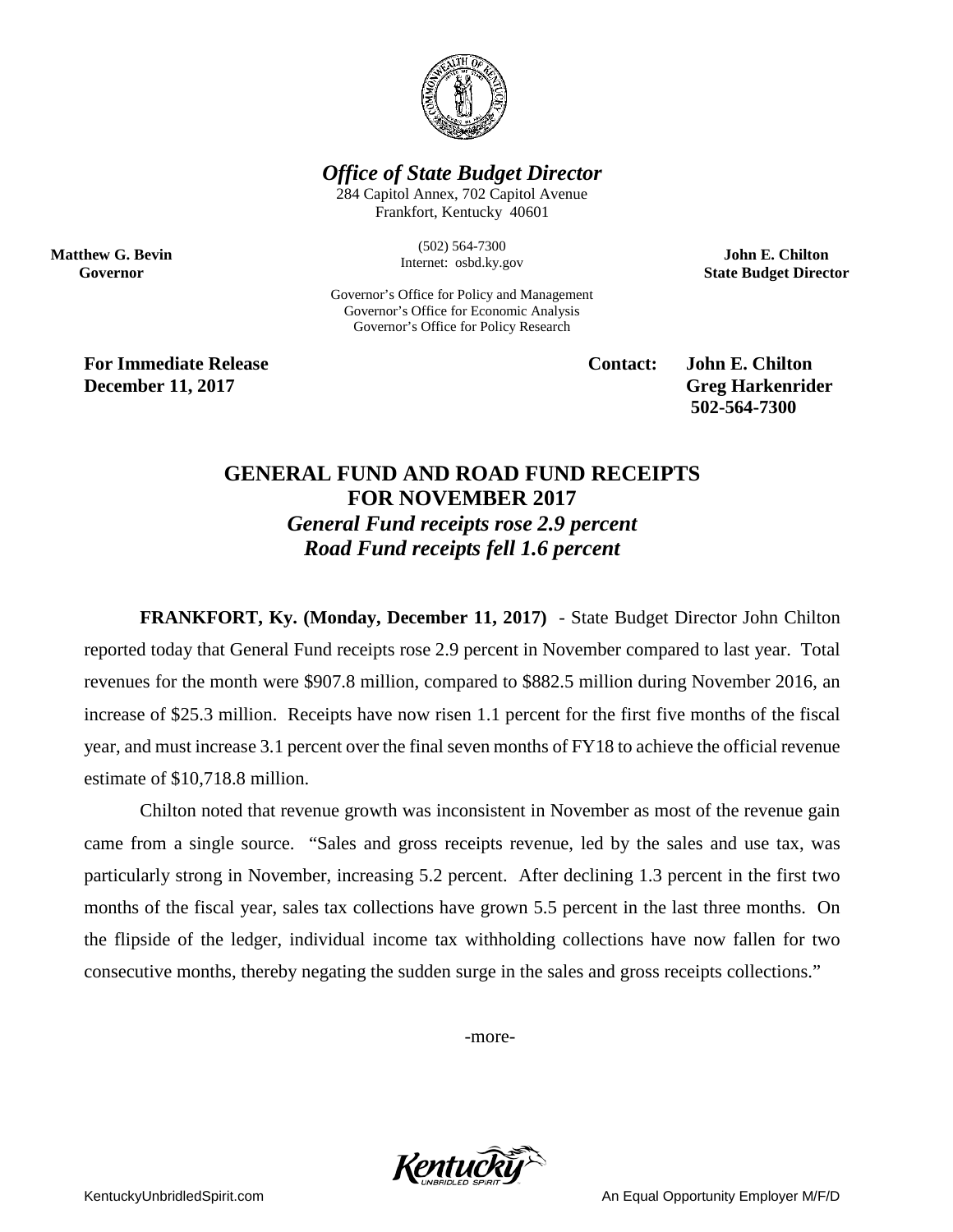Among the major accounts:

- Corporation income tax receipts rose \$1.2 million in November. Receipts year-to-date have declined 7.4 percent.
- Individual income tax collections grew 0.8 percent in November as a decline in the individual income tax withholding component offset gains in the three remaining components of income. Through the first five months of FY18, collections in this tax have increased 1.3 percent.
- Sales and use tax receipts increased 5.8 percent in November, the third consecutive month in which growth has exceeded 5 percent. Year-to-date, this account has grown 2.7 percent.
- Property tax collections rose 2.8 percent for the month but have decreased 7.9 percent year-todate.
- Cigarette tax receipts fell 7.9 percent in November and are down 7.5 percent for the first five months of the fiscal year.
- Coal severance tax receipts declined 22.4 percent in November and are down 4.4 percent yearto-date.
- Lottery revenues rose 2.4 percent for the month but are down 2.2 percent for the year.

Road Fund receipts for November totaled \$124.1 million, a 1.6 percent decrease from November 2017 levels. Year-to-date Road Fund receipts have fallen 0.7 percent. Based on collections through the first five months, Road Fund receipts can fall 2.9 percent over the balance of the fiscal year to meet the official FY18 estimate of \$1,478.2 million.

Motor fuels tax receipts grew 2.5 percent in November and are now flat for the year. Motor vehicle usage tax collections declined 3.3 percent in November; year-to-date collections have decreased 2.4 percent. License and privilege receipts fell 14.6 percent for the month while nontax receipts grew by \$1.4 million.

-30-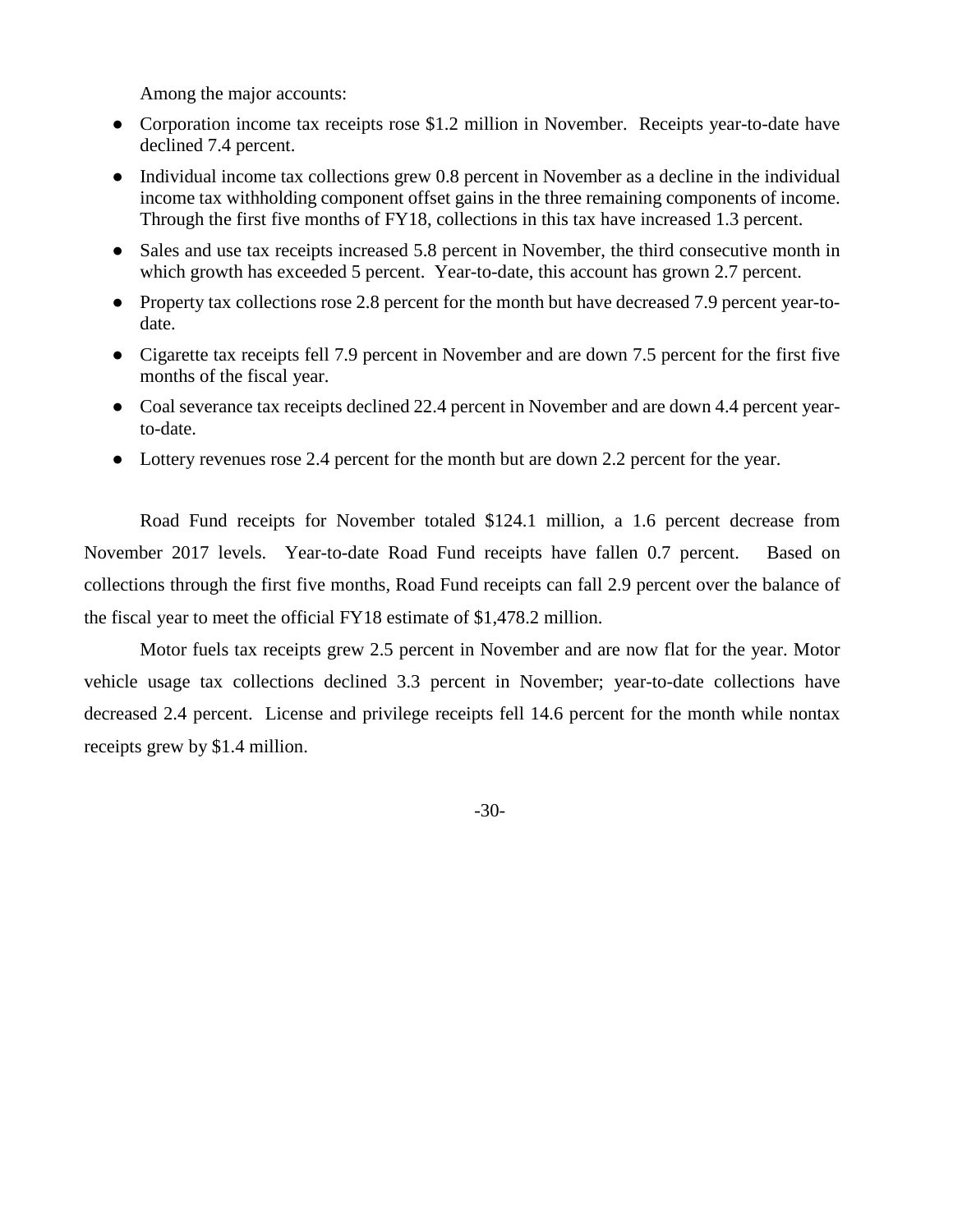## KENTUCKY STATE GOVERNMENT REVENUE 1. GENERAL FUND REVENUE

|                                                    | <b>NOVEMBER</b>          | <b>NOVEMBER</b>                 |                                  | <b>JULY THROUGH NOVEMBER</b> |                             |                                   |
|----------------------------------------------------|--------------------------|---------------------------------|----------------------------------|------------------------------|-----------------------------|-----------------------------------|
|                                                    | 2017                     | 2016                            | % Change                         | FY 2018                      | FY 2017                     | % Change                          |
| <b>TOTAL GENERAL FUND</b>                          | \$907,841,379            | \$882,466,948                   | 2.9%                             | \$4,259,848,748              | \$4,214,279,254             | 1.1%                              |
| <b>Tax Receipts</b>                                | \$859,286,495            | \$833,621,471                   | 3.1%                             | \$4,103,767,770              | \$4,072,074,882             | 0.8%                              |
| Sales and Gross Receipts                           | \$333,177,806            | \$316,841,326                   | 5.2%                             | \$1,734,084,110              | \$1,700,961,581             | 1.9%                              |
| <b>Beer Consumption</b>                            | 505,969                  | 458,048                         | 10.5%                            | 2,788,509                    | 2,735,266                   | 1.9%                              |
| <b>Beer Wholesale</b>                              | 4,599,893                | 4,296,669                       | 7.1%                             | 26,596,542                   | 26,401,646                  | 0.7%                              |
| Cigarette                                          | 16,619,205               | 18,037,943                      | $-7.9%$                          | 87,760,330                   | 94,825,989                  | $-7.5%$                           |
| <b>Distilled Spirits Case Sales</b>                | 13,682                   | 11,798                          | 16.0%                            | 64,126                       | 60,539                      | 5.9%                              |
| <b>Distilled Spirits Consumption</b>               | 1,234,030                | 1,081,864                       | 14.1%                            | 5,915,880                    | 5,649,805                   | 4.7%                              |
| <b>Distilled Spirits Wholesale</b>                 | 4,116,109                | 3,401,533                       | 21.0%                            | 18,544,483                   | 17,159,735                  | 8.1%<br>$-3.1%$                   |
| Insurance Premium<br>Pari-Mutuel                   | (36,002)<br>466,666      | 24,082<br>403,213               | ---<br>15.7%                     | 45,253,568<br>2,148,324      | 46,686,653<br>1,841,178     | 16.7%                             |
| Race Track Admission                               | 0                        | 2,289                           | $-100.0%$                        | 108,930                      | 91,961                      | 18.5%                             |
| Sales and Use                                      | 296,727,915              | 280,578,889                     | 5.8%                             | 1,501,165,595                | 1,462,020,661               | 2.7%                              |
| Wine Consumption                                   | 263,439                  | 244,832                         | 7.6%                             | 1,241,708                    | 1,261,320                   | $-1.6%$                           |
| Wine Wholesale                                     | 1,493,814                | 1,395,838                       | 7.0%                             | 6,824,272                    | 7,035,757                   | $-3.0%$                           |
| <b>Telecommunications Tax</b>                      | 5,243,523                | 5,150,179                       | 1.8%                             | 26,261,839                   | 26,057,310                  | 0.8%                              |
| <b>Other Tobacco Products</b>                      | 1,929,565                | 1,752,351                       | 10.1%                            | 9,410,985                    | 9,131,920                   | 3.1%                              |
| Floor Stock Tax                                    | 0                        | 1,798                           | $-100.0\%$                       | (982)                        | 1,841                       | $---$                             |
| License and Privilege                              | \$94,667                 | \$114,983                       | $-17.7%$                         | \$260,604                    | (\$1,316,850)               | $-119.8%$                         |
| Alc. Bev. License Suspension                       | 28,833                   | 27,453                          | 5.0%                             | 220,283                      | 202,953                     | 8.5%                              |
| <b>Corporation License</b>                         | (16, 398)                | 186                             | ---                              | (2, 339)                     | (12, 132)                   |                                   |
| <b>Corporation Organization</b>                    | 905                      | 0                               | $---$                            | 16,830                       | 921,997                     | $-98.2%$                          |
| <b>Occupational Licenses</b><br>Race Track License | 9,902<br>0               | 11.241<br>6,475                 | $-11.9%$<br>$-100.0%$            | 58,884                       | 58,048<br>128,975           | 1.4%<br>$-0.4%$                   |
| <b>Bank Franchise Tax</b>                          | 13,938                   | 10,802                          | 29.0%                            | 128,450<br>(456, 551)        | (2,917,413)                 | $\hspace{0.05cm} \dashrightarrow$ |
| <b>Driver License Fees</b>                         | 57,486                   | 58,826                          | $-2.3%$                          | 295,046                      | 300,722                     | $-1.9%$                           |
|                                                    |                          |                                 |                                  |                              |                             |                                   |
| <b>Natural Resources</b>                           | \$9,777,076              | \$11,192,232                    | $-12.6%$                         | \$54,228,016                 | \$53,850,499                | 0.7%                              |
| <b>Coal Severance</b><br>Oil Production            | 6,818,675                | 8,782,780<br>446,114            | $-22.4%$<br>$-4.8%$              | 39,840,168                   | 41,654,615                  | $-4.4%$<br>$-4.6%$                |
| <b>Minerals Severance</b>                          | 424,534<br>1,753,670     | 1,514,175                       | 15.8%                            | 1,966,057<br>9,104,973       | 2,060,522<br>8,105,103      | 12.3%                             |
| <b>Natural Gas Severance</b>                       | 780,198                  | 449,163                         | 73.7%                            | 3,316,818                    | 2,030,259                   | 63.4%                             |
|                                                    |                          |                                 |                                  |                              |                             |                                   |
| Income                                             | \$331,193,489            | \$327,207,653                   | 1.2%                             | \$2,035,795,389              | \$2,024,824,737             | 0.5%                              |
| Corporation                                        | 3,419,800                | 2,181,966                       | 56.7%                            | 168,008,210                  | 181,411,750                 | $-7.4\%$                          |
| Individual<br><b>Limited Liability Entity</b>      | 321,339,513<br>6,434,175 | 318,875,343<br>6,150,345        | 0.8%<br>4.6%                     | 1,799,461,377<br>68,325,803  | 1,775,986,981<br>67,426,006 | 1.3%<br>1.3%                      |
|                                                    |                          |                                 |                                  |                              |                             |                                   |
| Property<br><b>Building &amp; Loan Association</b> | \$178,310,632<br>0       | \$173.461.721<br>$\overline{0}$ | 2.8%<br>$\hspace{0.05cm} \ldots$ | \$245,340,254<br>9,883       | \$266,377,860<br>16,633     | $-7.9%$<br>$---$                  |
| General - Real                                     | 122,103,097              | 116,091,347                     | 5.2%                             | 123,535,945                  | 117,678,992                 | 5.0%                              |
| General - Tangible                                 | 51.691.635               | 52,637,871                      | $-1.8%$                          | 94,934,119                   | 96,591,048                  | $-1.7%$                           |
| Omitted & Delinquent                               | 2,514,816                | 1,999,448                       | 25.8%                            | 6,445,657                    | 4,048,900                   | 59.2%                             |
| <b>Public Service</b>                              | 1,413,829                | 2,302,433                       | $-38.6%$                         | 19,821,701                   | 47,611,735                  | $-58.4%$                          |
| Other                                              | 587,256                  | 430,622                         | 36.4%                            | 592,948                      | 430,553                     | 37.7%                             |
| Inheritance Tax                                    | \$4,766,520              | \$2,848,142                     | 67.4%                            | \$24,232,566                 | \$17,241,960                | 40.5%                             |
| Miscellaneous                                      | \$1,966,305              | \$1,955,415                     | 0.6%                             | \$9,826,830                  | \$10,135,095                | $-3.0\%$                          |
| Legal Process                                      | 1,102,444                | 1,125,343                       | -2.0%                            | 5,388,441                    | 5,658,402                   | -4.8%                             |
| T. V. A. In Lieu Payments                          | 877,300                  | 830,072                         | 5.7%                             | 4,434,509                    | 4,432,909                   | $0.0\%$                           |
| Other                                              | (13, 439)                | 0                               | ---                              | 3,880                        | 43,784                      | $-91.1%$                          |
| <b>Nontax Receipts</b>                             | \$46,992,167             | \$48,741,700                    | $-3.6%$                          | \$154,318,426                | \$140,099,241               | 10.1%                             |
| <b>Departmental Fees</b>                           | 1,516,050                | 1,186,446                       | 27.8%                            | 5,756,636                    | 5,626,377                   | 2.3%                              |
| <b>PSC Assessment Fee</b>                          | 6,622                    | 9,416                           | $-29.7%$                         | 15,824,001                   | 13,031,500                  | 21.4%                             |
| Fines & Forfeitures                                | 1,471,974                | 1,505,822                       | $-2.2%$                          | 7,387,900                    | 7,929,086                   | $-6.8%$                           |
| Income on Investments                              | (862,095)                | (106, 021)                      | ---                              | (2,686,089)                  | (205, 545)                  |                                   |
| Lottery                                            | 21,000,000               | 20,500,000                      | 2.4%                             | 96,000,000                   | 98,127,129                  | $-2.2%$                           |
| Miscellaneous                                      | 23,859,616               | 25,646,037                      | $-7.0%$                          | 32,035,978                   | 15,590,695                  | 105.5%                            |
| Redeposit of State Funds                           | \$1,562,717              | \$103,777                       | 1405.8%                          | \$1,762,552                  | \$2,105,130                 | $-16.3%$                          |